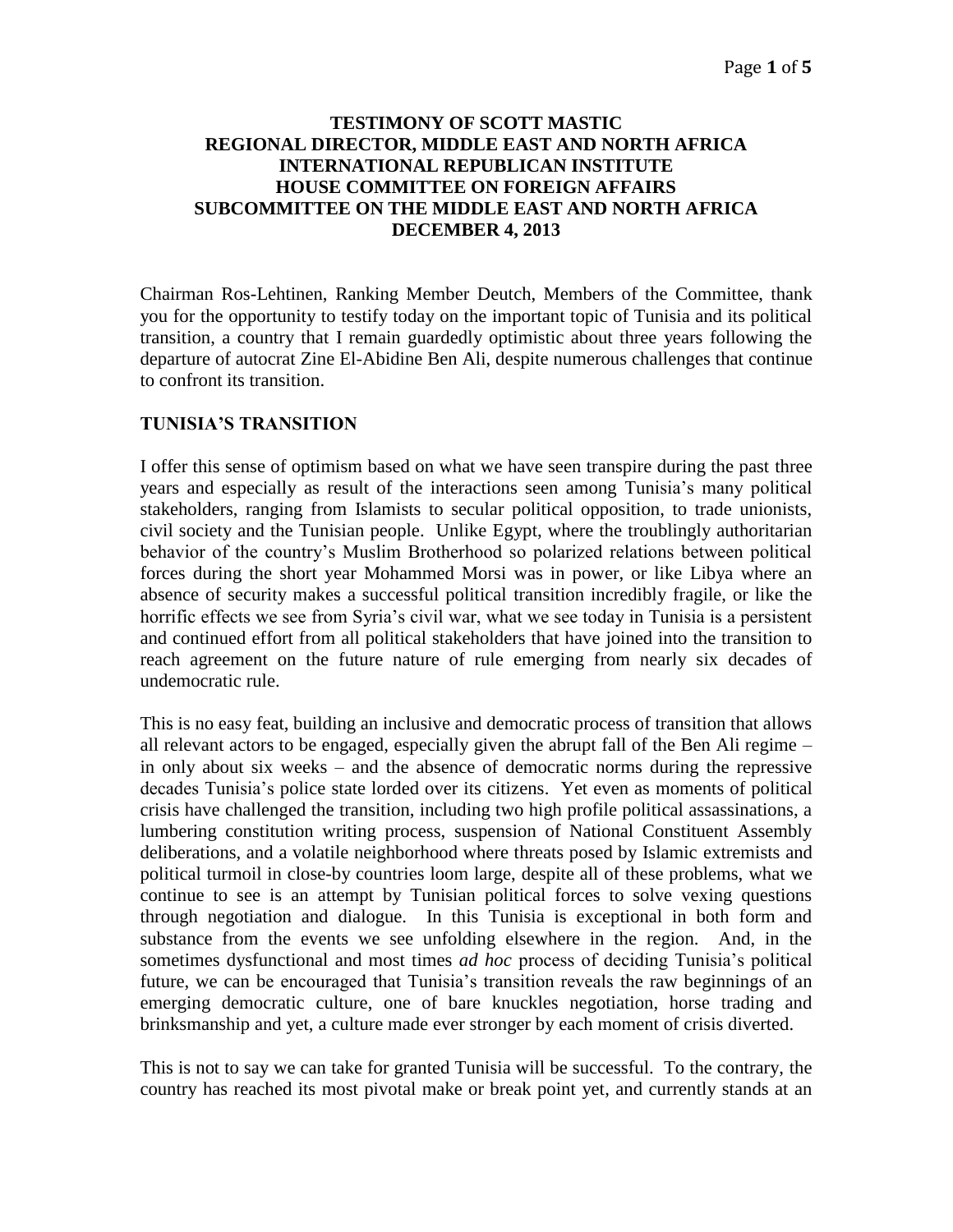impasse. Today, I will briefly elaborate on what I see as three key factors to the transition either moving forward successfully, or going a different, less-optimal direction.

# **KEY FACTORS**

The first is the political track of National Dialogue agreed to by the current governing parties, including the Ennahda Islamist party, and the secular opposition parties, and moderated by the so-called Quartet of civil society entities, primary among them the Union Générale Tunisienne du Travail (UGTT) general trade union. Key actions related to the ultimate passage of a constitution, an electoral law and appointment of an electoral commission extend from the dialogue's success but ultimately none of these important benchmarks will be achieved unless the political parties agree on a caretaker prime minister and government that can shepherd the country to elections.

The Ennahda party leading the government challenged by the Nida Tunis party, that has come to represent the largest share of more secular minded Tunisians, have been unable to agree on a prime minister in the most recent national dialogue talks. Growing polarization between Islamists and secular Tunisians especially over the course of the past year have contributed to an atmosphere of increasing mistrust between these primary political players where each is reticent to agree on personalities for the interim government they respectively believe give the other party an upper hand. Notable in the process thus far is the government's agreement to ultimately accept the opposition's demands for a caretaker government, which constitutes recognition of their own leadership failures during the past three years. Irrespective of rhetoric, the acceptance of a caretaker government is a pragmatic attempt to avoid an Egypt-like moment of popular unrest.

In the current state of negotiation, the key factor appears to be neither side believing it can leverage too much advantage or dig in for a better deal, and in this sense the continued willingness of Nida Tunis and other opposition parties to solve disagreement with the governing parties at the negotiating table is of paramount importance as opposed to some other mode like popular street actions. Directly related, is time. Tunisia has reached a critical point, and the transition is at an impasse. The longer that impasse continues, the greater the potential that other triggers I will discuss momentarily threaten the dialogue's key outcome, an interim government's composition.

Second is security, specifically the threat posed by Islamic extremists. We have seen the poisoning effect acts of terrorism have had on Tunisia during the past three years. First was the assassination of secular politician Choukri Belaid in February 2013. This was followed by the July 25, 2013 assassination of Mohamed Brahmi which brought the country to a critical point of crisis and triggered the need for the dialogue process we see now. As well, the recent killing of six Tunisian security officials in Sidi Bouzid and most recently, and disturbingly, an attempt by terrorists to target hotels frequented by westerners. These acts of terror have produced a growing sense of unease among Tunisians and perhaps most damaging have contributed to polarization between Islamists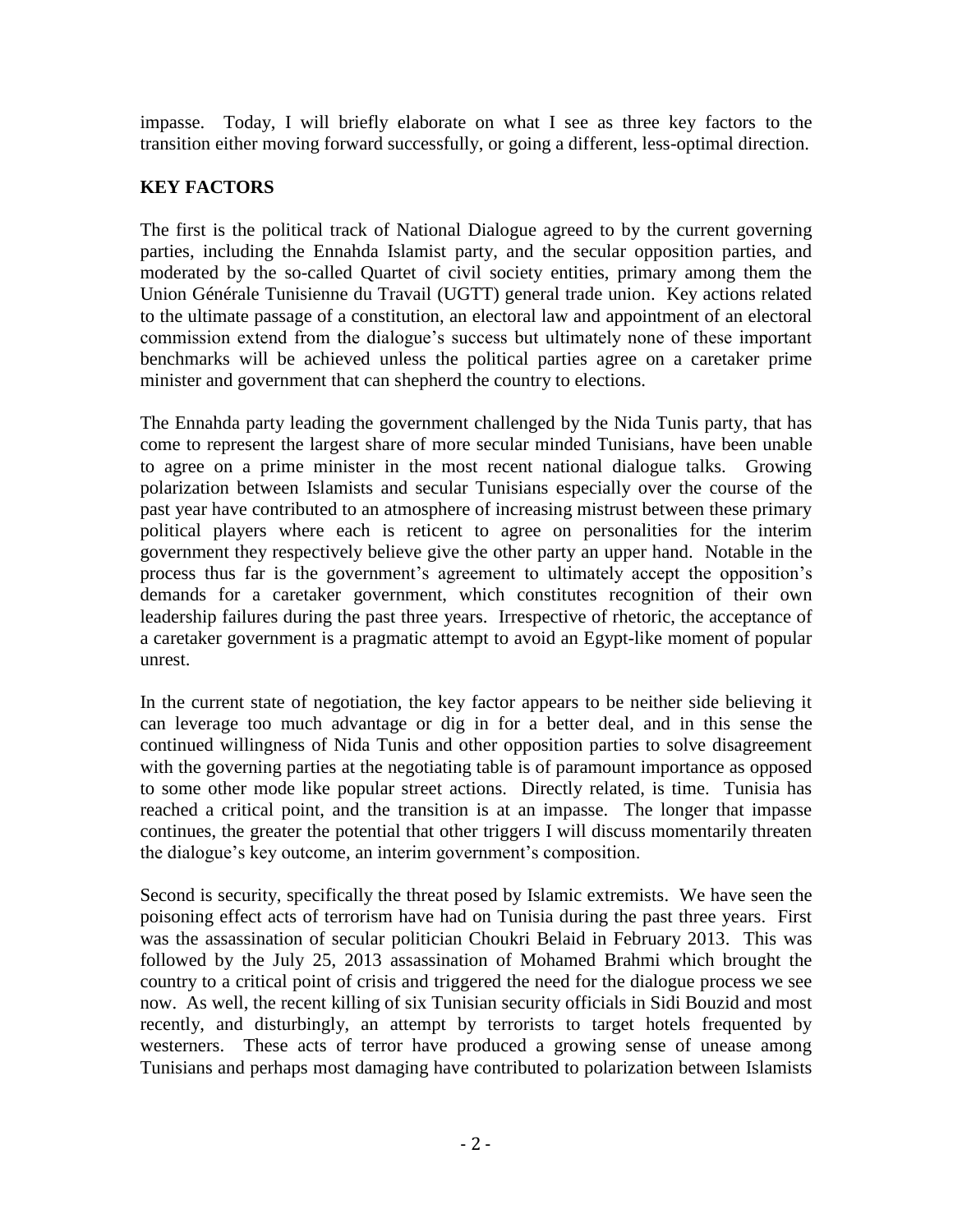and secularists with the latter believing the Ennahda-led government has been too slow to recognize the threats posed by jihadists.

While Ennahda was slow in reacting to the threat posed by Al-Qaeda in the Maghreb and by locally grown salafists, they ultimately have done the right thing in attempting to eliminate jihadists in the Chambi Mountains along the Algerian border and in declaring Ansar al-Sharia a terrorist organization. The threat now is that future acts of terror along the lines seen with last month's attempted hotel bombings, or another assassination of a high profile politician or public personality could derail the national dialogue before a successful government is put into place. This would leave Tunisia in a free fall. As with the successful naming of a government, time is again of the essence with respect to avoiding a terrorist induced crisis. The longer the impasse, the greater the potential an unforeseen security crisis undermines a successful outcome to the dialogue.

Third, and perhaps most important, is the continued patience Tunisian citizens are willing to show towards their political leaders and the transition path they have led the country down. The patience of ordinary Tunisians directly relates to the state of the country's economy and the sense that the transition offers at least the promise of economic betterment in the near term, which was a key driving force behind popular unrest seen in multiple Arab countries during the past three years. Tunisia's International Monetary Fund (IMF) loan secured this summer offers some help but in a recent visit IMF officials expressed concern over the country's budget deficit and delays in drafting and adopting a new investment law as part of the loan package. As well, some economic growth forecasts for the coming year have been scaled down to as low as 3 percent. The current government's most recent economic policy approach has failed to produce either the new enterprise or jobs desired by Tunisians, especially in the country's interior regions. This certainly does not meet public expectations in the areas where we now know dissatisfaction was highest pre-revolution. Failures in the economic sphere also do not give much hope to the young Tunisian university graduates unable to find a job, estimated by some to be at least 30 percent.

How much longer Tunisians are willing to accept these conditions is unclear, but Tunisia's politicians should not assume limitless goodwill, and the indicators at present are not good. A public opinion poll conducted by the International Republican Institute (IRI) in October 2013 found that 79 percent of Tunisians say the country is going in the wrong direction, the highest yet recorded number and a trend that has been on the increase since IRI's first post-revolution poll in Tunisia in March 2011. The economy and specifically jobs continues to count as the most important problem as Tunisians see it, which has been a consistent trend and makes economic factors the key driver behind public satisfaction. Disturbingly in the October survey, an increasing number of respondents (29 percent) say they are having a hard time feeding themselves and their family and buying even the most basic essentials for survival, while 48 percent say they are making just enough to get by.

It goes without saying that future Tunisian governments whether interim or those emerging after elections must prioritize economic issues. But addressing economic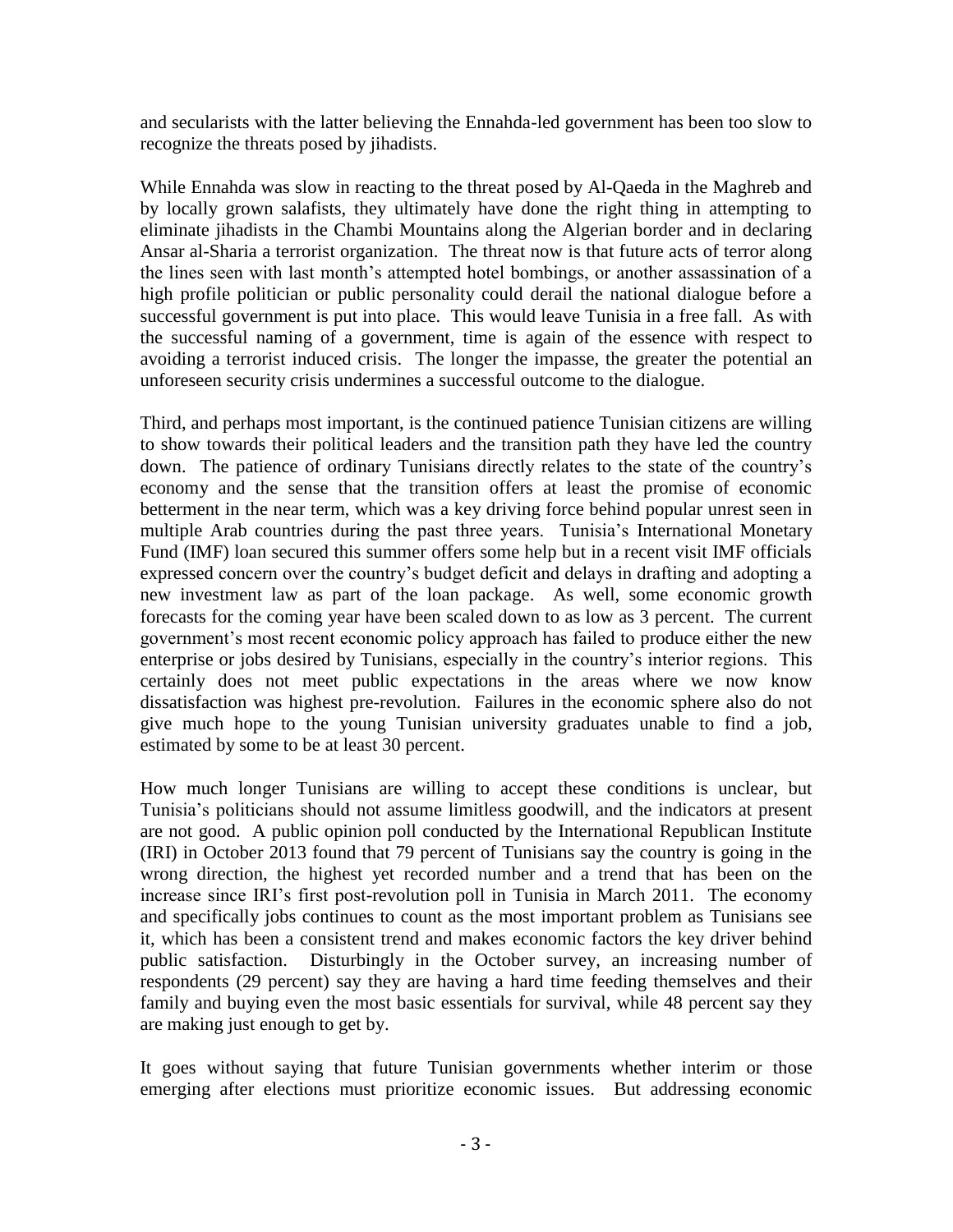issues is not possible within the current political impasse and even if and when an interim government is announced, it may be less bold in making difficult economic policy decisions with a limited time mandate than a future government that has secured a popular mandate to lead. Whether Tunisians continue to show patience with the state of negotiations and for how long is a key determinate, but as with other factors, it seems the longer the impasse between the country's political forces drags on, the more frustrated Tunisian citizens may become with the transition's perceived impact on their desire for economic betterment and life opportunity. Again, the time is now for the country's political leaders to move the process forward.

# **DEMOCRACY ASSISTANCE**

Tunisia is not unlike other Arab countries in transition where we see a multitude of assistance needs ranging from small, medium enterprise growth to security sector reform, to transitional justice.

Like other democracy organizations, IRI was prevented from working in Tunisia during the Ben Ali regime. Post-Ben Ali regime in early 2011, IRI established a presence in Tunisia and began programs with emerging political parties and civil society groups across a broad range of issues important to democratic development. We were registered by the Tunisian government in November 2011 and have been able to pursue active programming with all political stakeholders throughout the country. One reason for my continued optimism about Tunisia is what we are experiencing through interactions with the country's political stakeholders, with political parties and civil society organizations actively engaged in building a democratic future.

The political parties have already begun to prepare strategies for the next elections, as they know an outcome to the dialogue will quickly trigger the campaign calendar. IRI is regularly approached by the campaign teams of presidential aspirants and responds to those technical assistance requests. We provide messaging and communications workshops for party spokespeople, and a significant part of our ongoing efforts relate to helping the parties think strategically about establishing organization in different parts of the country and growing their membership bases. Tunisia's vibrant civil society has likewise demonstrated an incredible thirst for knowledge and skills with active participation in dialogues with elected decision-makers that have been supported by IRI. We have seen this type of enthusiasm for democracy skills building irrespective of political trend or ideology. Taken collectively, it causes us to understand Tunisians of all stripes are serious about moving their country in a democratic direction.

By this measurement, and across the various sectors of assistance provided by the United States, I cannot stress how important this point of wanting a democratic system to emerge is. This is because the Arab world continues to lack a successful working model of elective democracy and when one looks across the region we are hard pressed to see something with more promise emerging sooner, elsewhere.